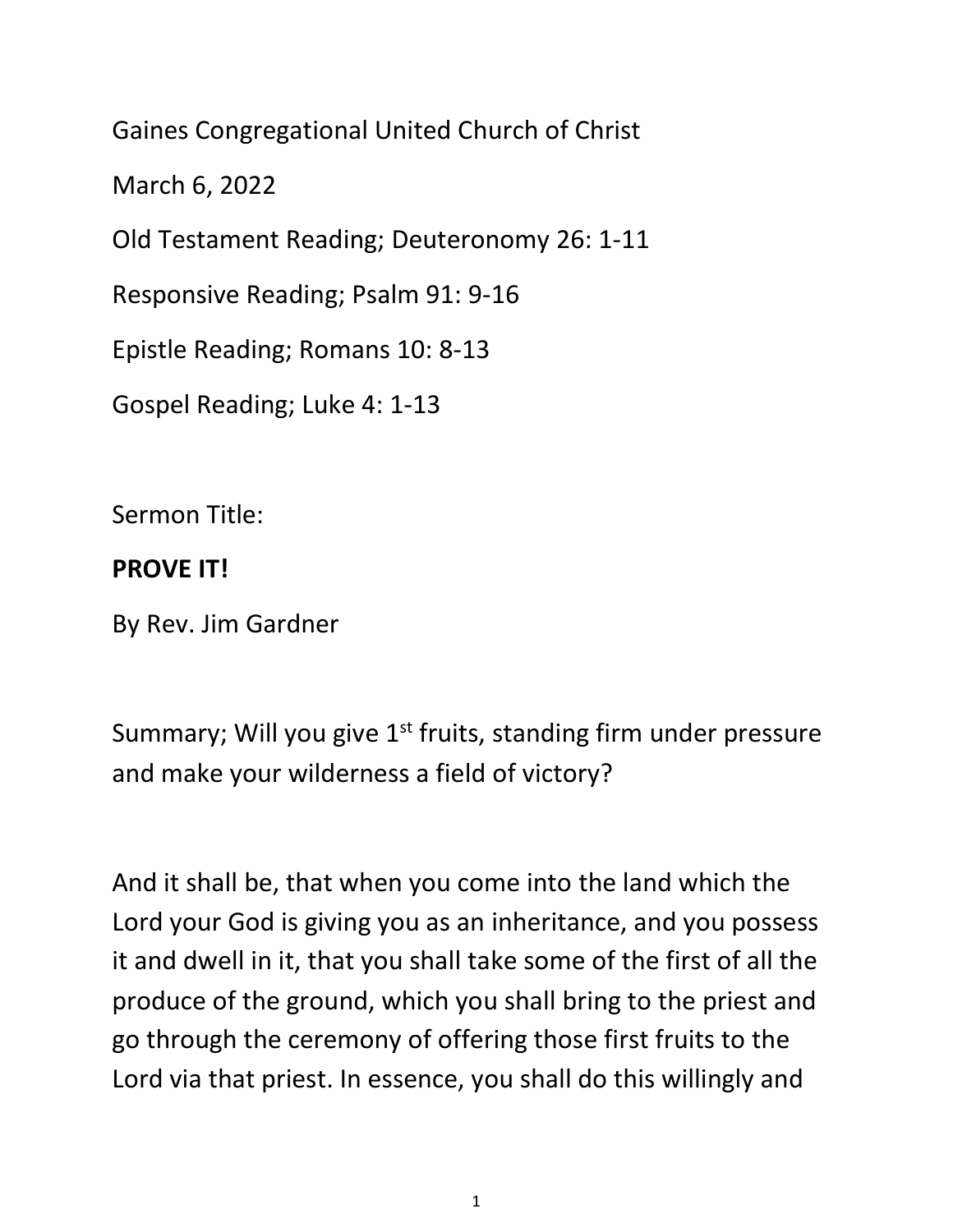without holding back. You will trust the Lord to make sure that those first fruits will not be the only fruits. You will trust the Lord to provide future fruits so you and your family will not starve. AND, you shall rejoice in every good thing which the Lord your God has given to you and your house, you and the Levite and the stranger who is among you.

You have worked hard all season long, tilling and planting and cultivating, and now when the first days of harvest hit you are to be totally secure in believing that there will not be a flood or drought, or an infestation of bugs or plant disease to wreck the rest of your crop. You are to give the Lord and the Levite and the stranger sponging off you before you set anything aside for your winter store.

Ouch! This sounds scary and certainly not what those spam callers are suggesting as they tell you that your car warranty is about to expire and you got to think of yourself first or face financial ruin.

Belief in God is not for the weak or the geeks. You have to have guts to trust in God and those who deny His existence would say that you would also have to kiss your brain bye, bye.

Contrary to the skepticism of the non-believers our Old testament lesson gives reason to believe by the ceremony of dedicating the first fruits. God's record of achievement is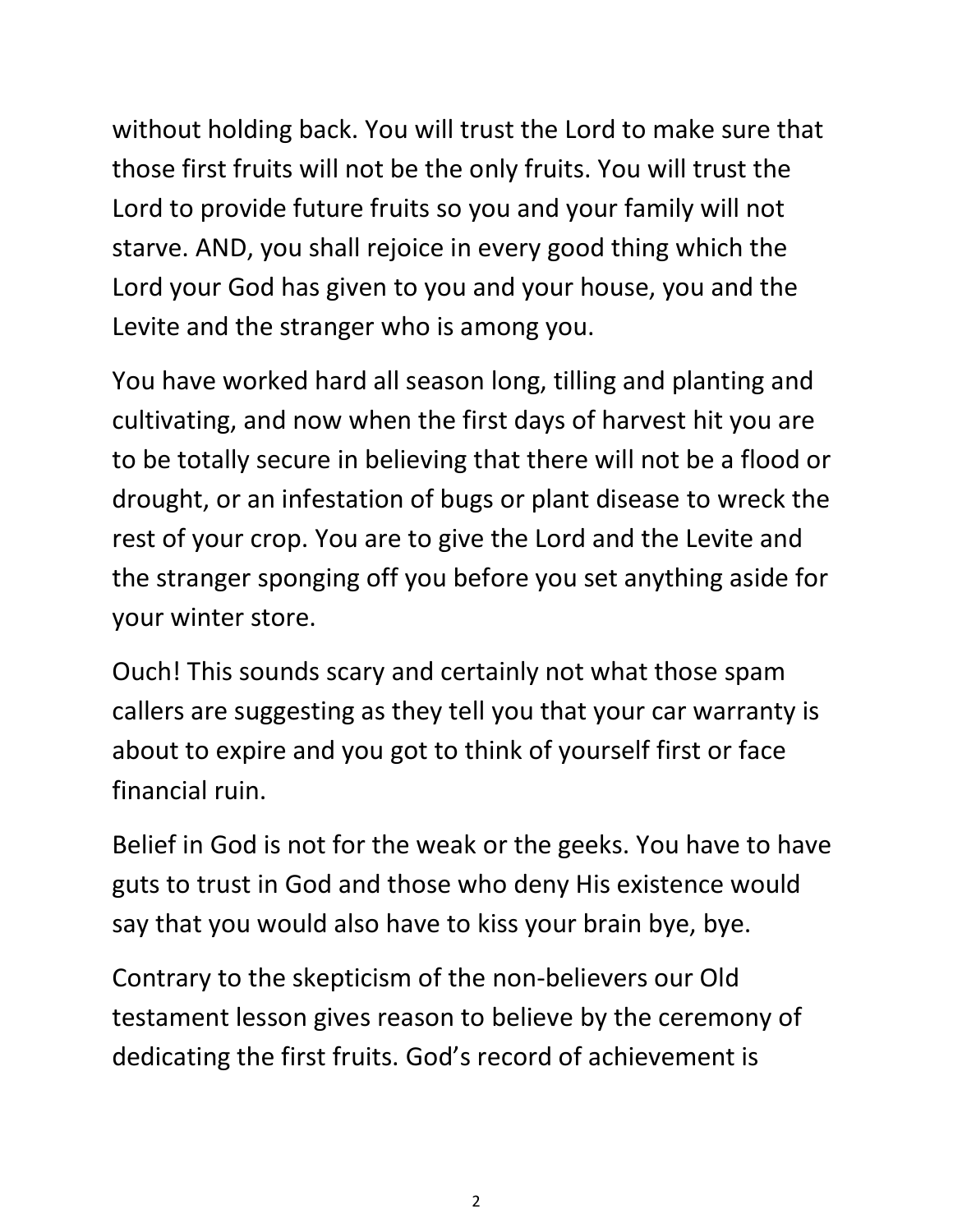recited by both the priest and the person presenting the basket. Remember this is before Jesus arrived on the scene.

Even at this time God had proved His love and ability to provide for those that He called His own. God had led His people out of Egypt and provided for them in the wilderness. God had given them a land to call their own that was "flowing with milk and honey". This was more than just a figure of speech but was a scientific fact. The land they inherited, unlike Egypt, had ample rain in the spring and fall creating lush fields for livestock and bees to produce a steady flow of "milk and honey". In Egypt slaves had to work 24/7 pumping water out of the Nile into irrigation ditches to grow crops or foliage.

Our Old Testament lesson tells us to honor God with our first fruits and our Psalm tells of the rewards we reap by honoring God. The Psalm says, "no evil shall befall you, nor any plague come near you, and He will give Angels to have charge over you lest you dash your foot on a rock [OK I think this is referring to something bigger than stubbing your toe], anywho, it says God will answer us, deliver us and honor us".

Sounds pretty good to me. I would definitely take that over Car Shield.

The Epistle lesson in Romans expands this "good deal" to everyone that believes and not just followers of Moses. The book of Romans also uses Deuteronomy to show how available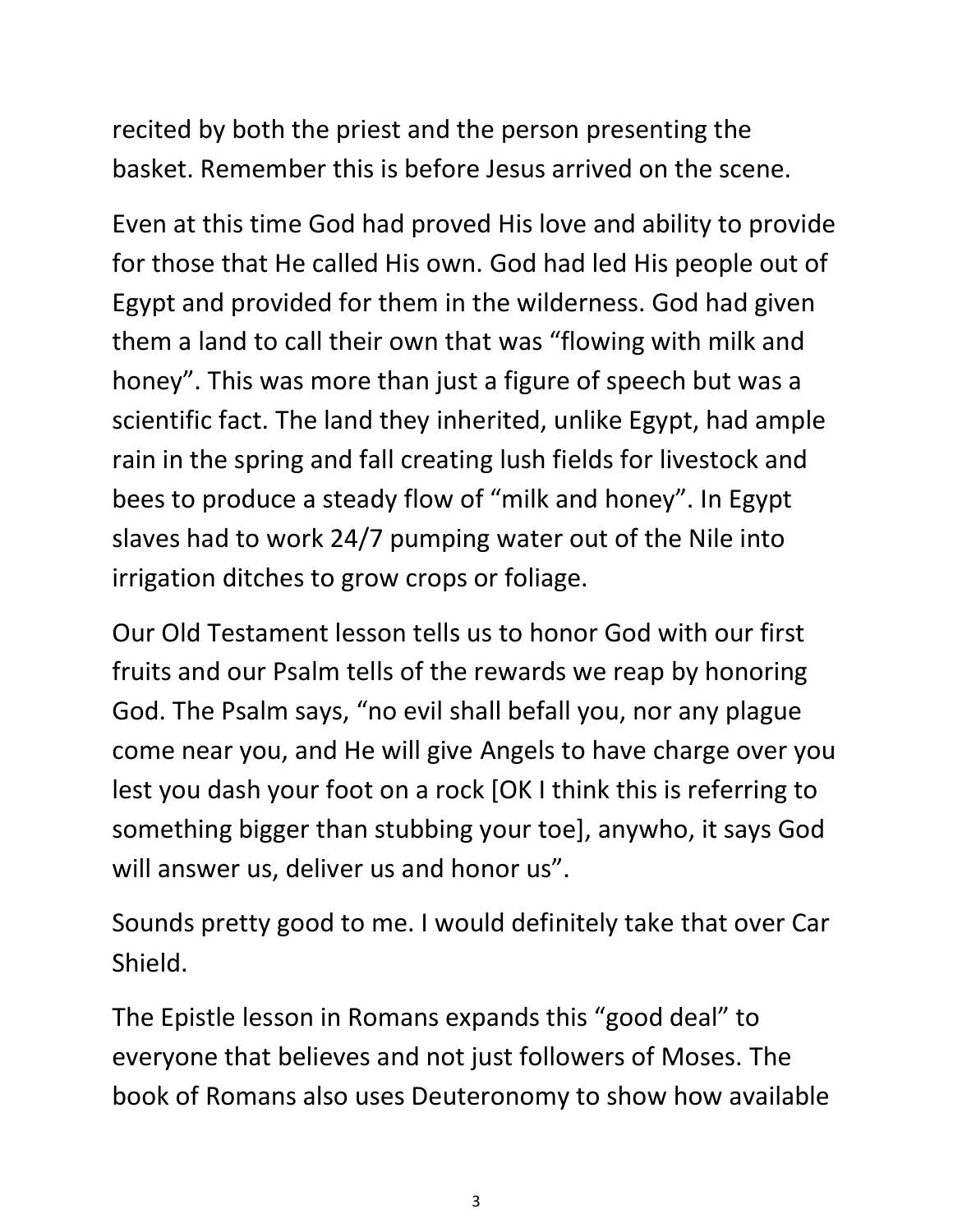this promise is. "The word is near you, in your mouth and in your heart". It goes on to say that, "Whoever believes on Him will not be put to shame. For there is no distinction between Jew and Greek, for the same Lord over all is RICH to all who call upon Him." The question making its appearance on the scene here is, do you believe deep within your heart that God is, and was, and will always be there for you, loving you, protecting you, and inviting you to share in His beautiful kingdom?

Our Gospel lesson is very familiar to all of us. The temptations of Christ in the wilderness after His baptism by John the Baptist. When it says that Jesus was full of the Holy Spirit, it is nothing new, Jesus was always full of the Holy Spirit but here it is mentioned to show the importance of this being a state of existence where the individual is totally committed to the will of that spirit. If a person is full of the Holy Spirit it is going against the grain to intentionally do anything that is contrary to what they believe to be the will of God.

When it says that after the 40 days without food Jesus was hungry, it is proving that Jesus had assumed human form and felt human pain. This shows that temptations are usually a legitimate problem and, in this case, it was a physical problem. It would not have been wrong for Jesus to eat but it would be wrong for Him to obey the devil by doing it. Jesus tells the devil that it is more important to obey God then to satisfy one's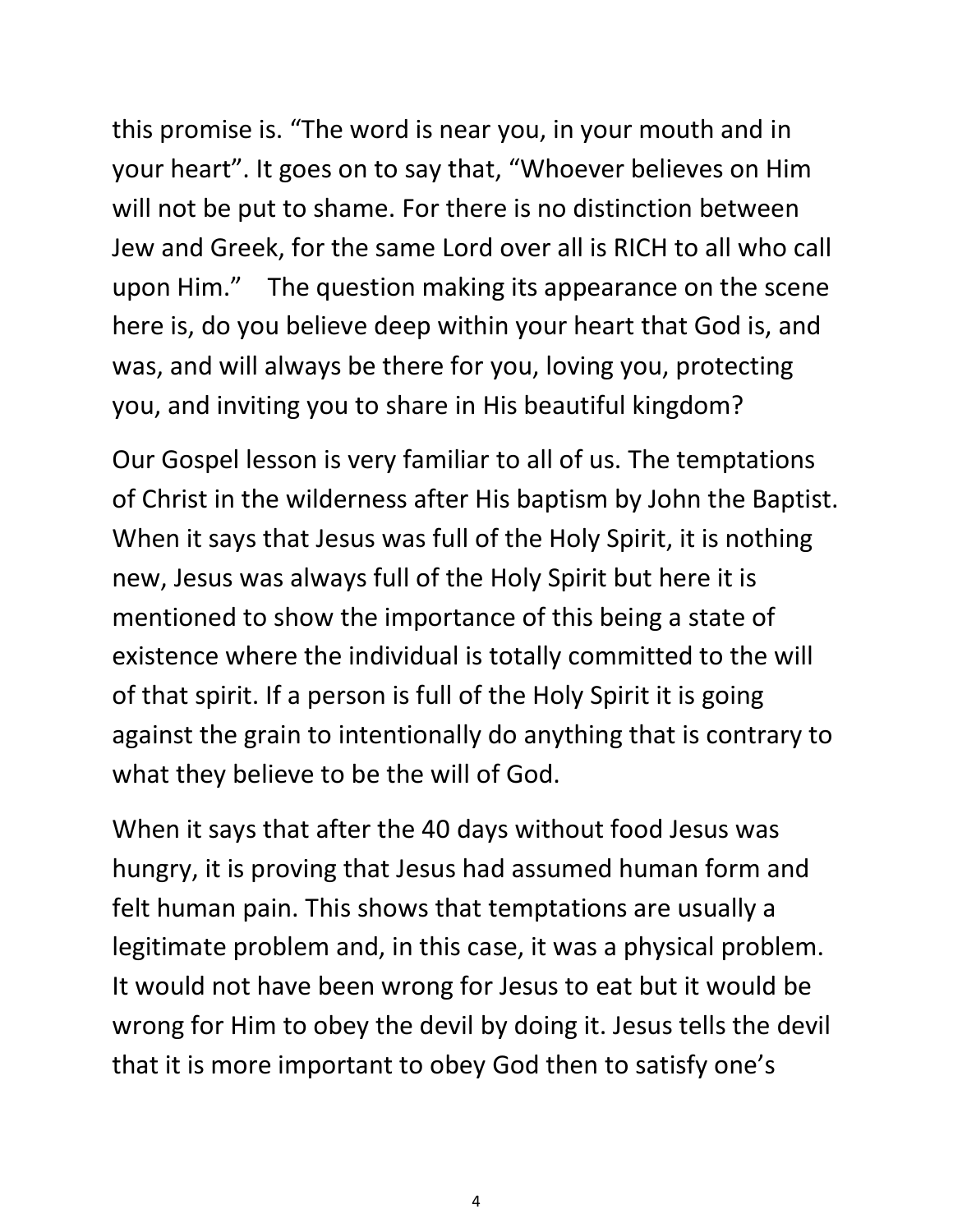discomfort. The second temptation was to take a short cut and avoid the cross by obliging Satan. Ever since Adam ate the apple sin ruled the world so the devil did have an all too real claim on the world before Christ. Christ could only do God's will by doing it God's way.

Lastly, Satan asked Jesus to throw Himself down off the temple and Satan quoted the Bible in his argument but that too failed to get Jesus to fail God. In the final verse Jesus won the battle with the devil and the devil "Departed from Him until an opportune time."

To sum up this fractured message the crux of the whole thing is that we are saved by grace but with great privilege comes great responsibility. If we are given salvation without deserving it, shouldn't we be anxious to honor our new family name by proclaiming it?

My sermon title is PROVE IT. Can we prove our love and appreciation by offering our first fruits to our God? Can we stand firm in the knowledge that He is always with us and keeping us in His protective arms, and can we turn our wildernesses into God's field of victory?

God believes in us so much He sent His Son to give us the blue print of life and promise of salvation and life eternal. We are His children and He is our everything.